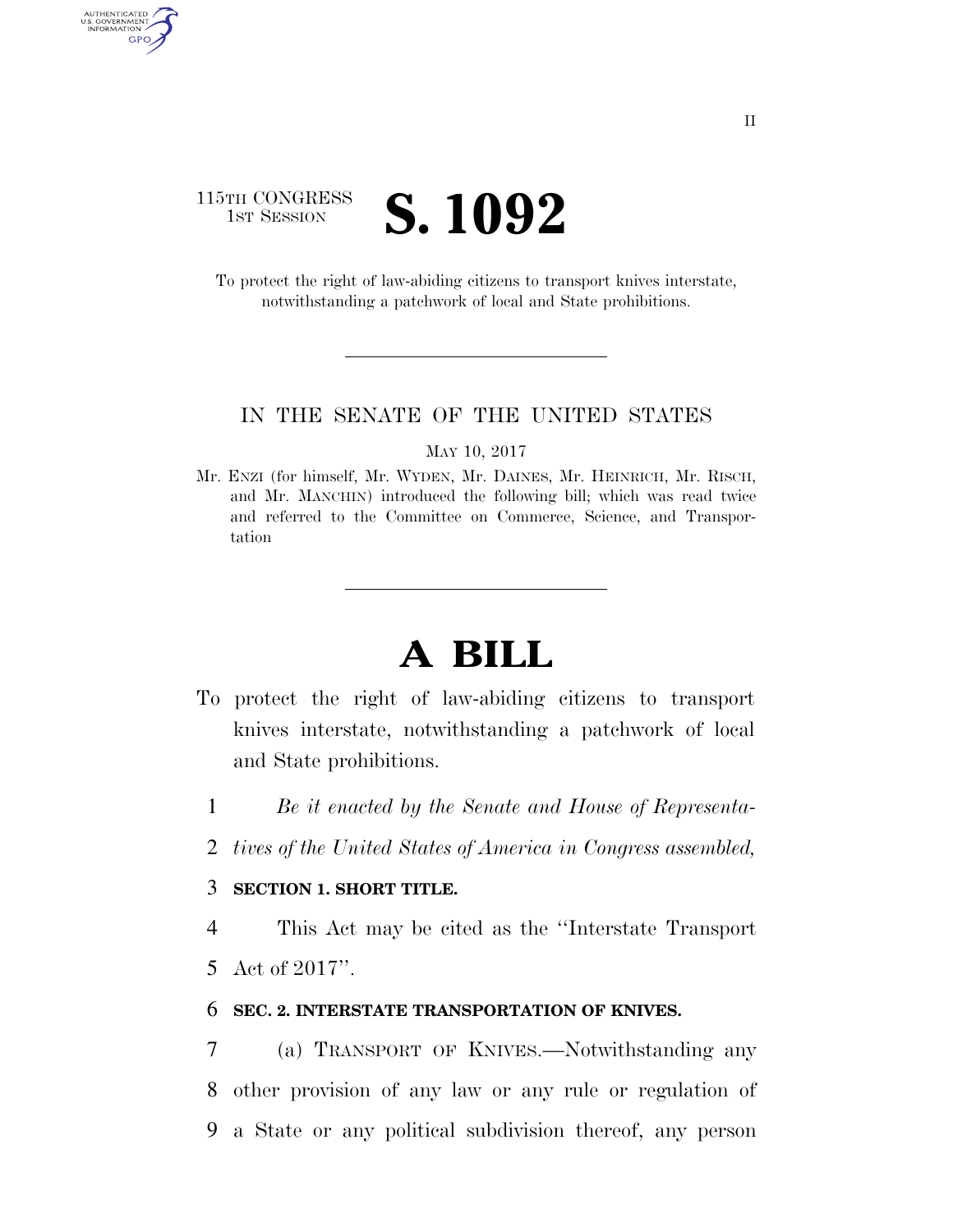who is not otherwise prohibited by any Federal law, rule, or regulation from transporting, shipping, or receiving a knife shall be entitled to transport a knife for any lawful purpose from any place where the person may lawfully possess and carry such knife to any other place where the person may lawfully possess and carry such knife if—

 (1) in the case of a mode of transportation sub- ject to rules and regulations of the Transportation Security Administration or the Coast Guard, the in- dividual complies with all applicable rules and regu- lations of the Transportation Security Administra-tion or the Coast Guard, respectively; and

 (2) in the case of a mode of transportation not subject to rules and regulations of the Transpor- tation Security Administration or the Coast Guard, during such transportation, any such knife that is being transported and that is not legal for the per- son to possess in a jurisdiction through which the person is traveling—

 (A) is not readily accessible or directly ac- cessible from the passenger compartment of the mode of transportation; or

 (B) in the case of a mode of transportation without a compartment separate from the pas-senger compartment, is contained in a locked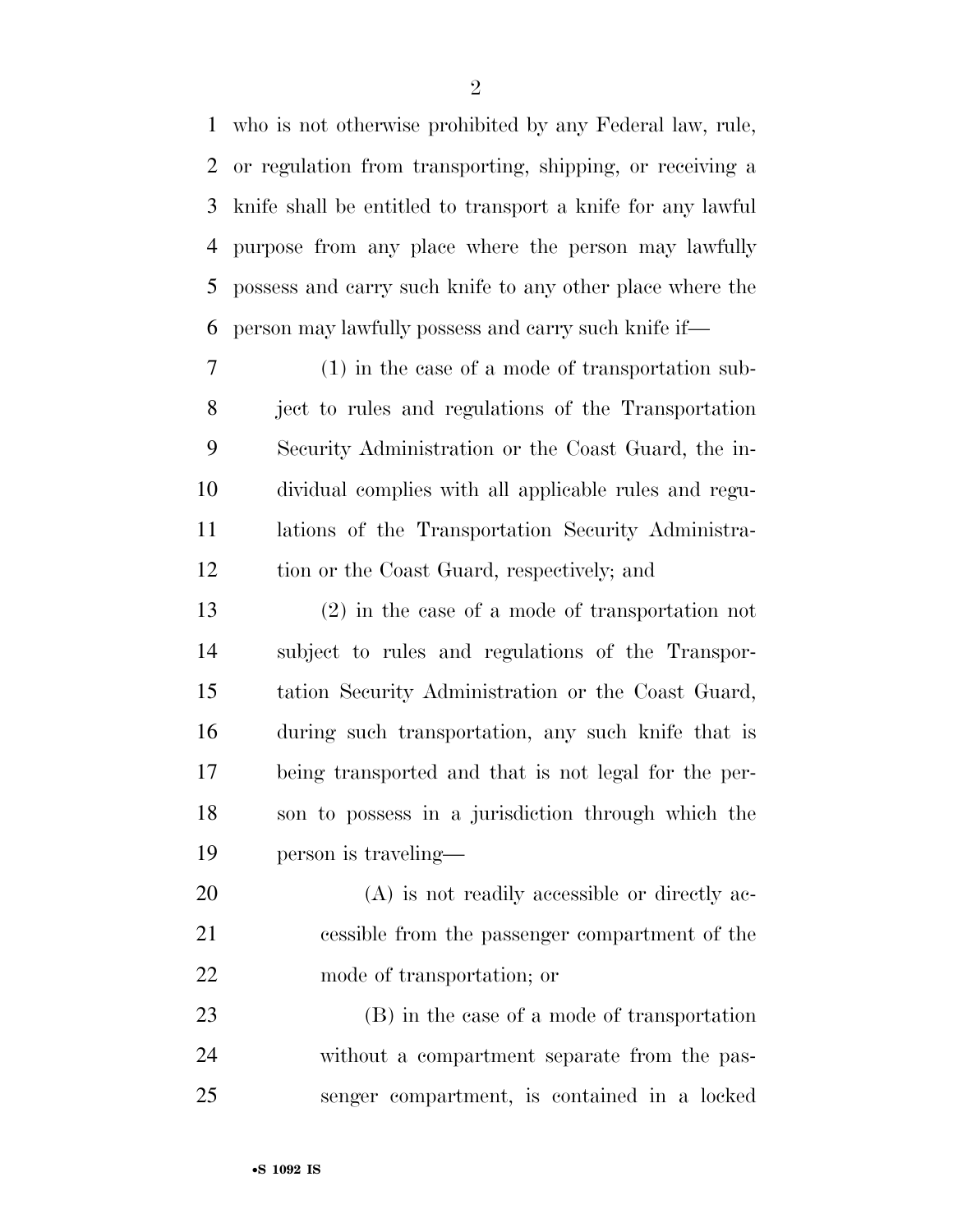| $\mathbf{1}$   | container other than the glove compartment or                |
|----------------|--------------------------------------------------------------|
| $\overline{2}$ | console.                                                     |
| 3              | (b) EMERGENCY KNIVES.—                                       |
| $\overline{4}$ | $(1)$ In GENERAL.—An individual—                             |
| 5              | (A) may carry in the passenger compart-                      |
| 6              | ment of a mode of transportation a knife or                  |
| 7              | $\text{tool}$ —                                              |
| 8              | (i) the blades of which consist only of                      |
| 9              | a blunt tipped safety blade, a guarded                       |
| 10             | blade, or both; and                                          |
| 11             | (ii) that is specifically designed for en-                   |
| 12             | abling escape in an emergency by cutting                     |
| 13             | safety belts; and                                            |
| 14             | (B) shall not be required to secure a knife                  |
| 15             | or tool described in subparagraph $(A)$ in any               |
| 16             | locked container.                                            |
| 17             | (2) LIMITATION.—This subsection shall<br>not                 |
| 18             | apply to the transport of a knife or tool by a mode          |
| 19             | of transportation that is subject to rules and regula-       |
| 20             | tions of the Transportation Security Administration          |
| 21             | or the Coast Guard.                                          |
| 22             | (c) NO ARREST OR DETENTION.—An individual who                |
| 23             | is transporting a knife in compliance with this section may  |
| 24             | not be arrested or otherwise detained for violation of any   |
| 25             | law, rule, or regulation of a State or political subdivision |
|                |                                                              |